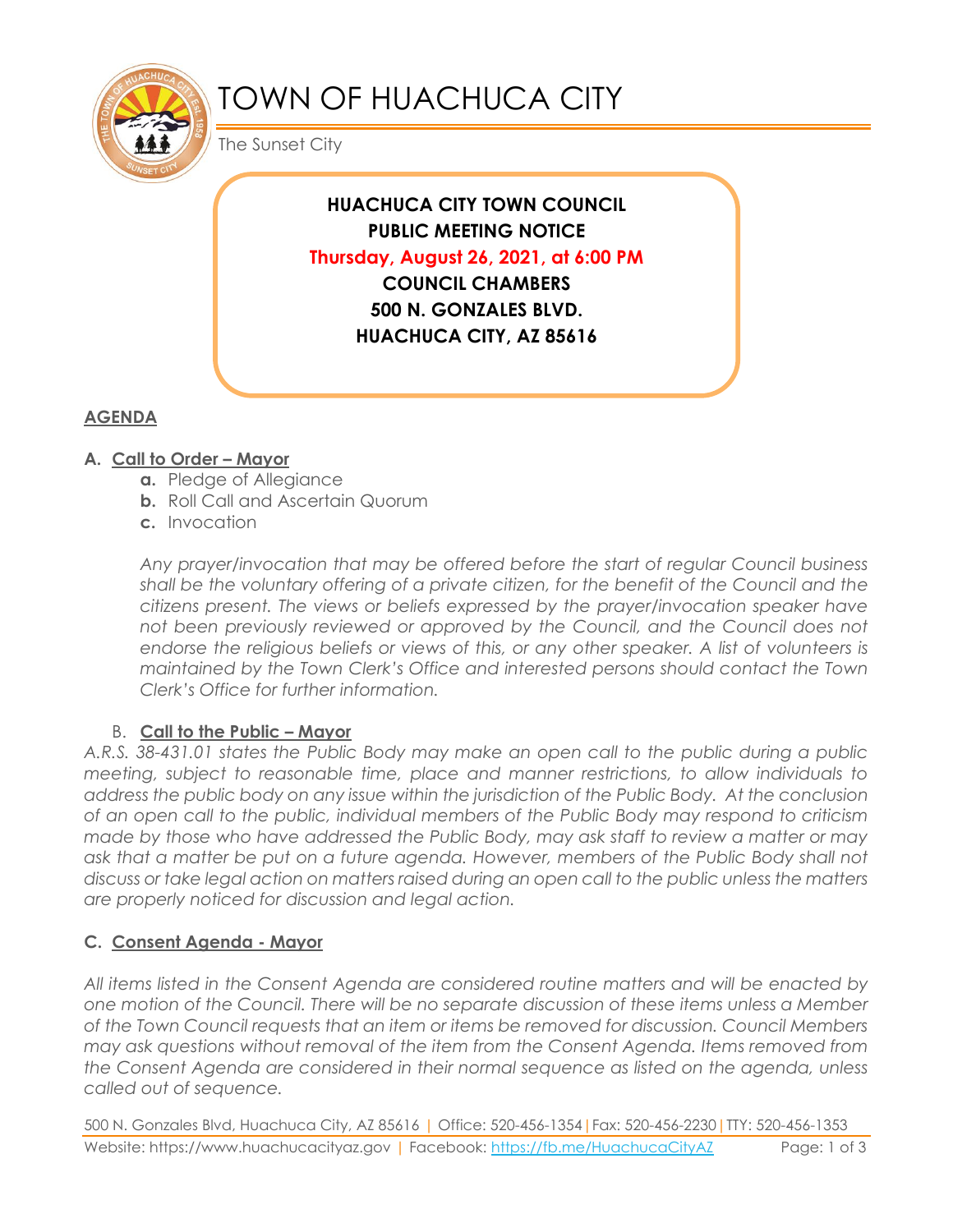C.1 Approval of the Minutes of the Special Session, Regular Council Meeting and Executive Session held on August 12, 2021, and the Work Session held on August 11, 2021. C.2 Approval of the Payment Approval Report.

#### **D.** Unfinished Business before the Council – Mayor

*Public comment will be taken at the beginning of each agenda item, after the subject has been announced by the Mayor and explained by staff. Any citizen, who wishes, may speak one time for five minutes on each agenda item before or after Council discussion. Questions from Council Members, however, may be directed to staff or a member of the public through the Mayor at any time.*

#### **E. New Business Before Council - Mayor**

*Public comment will be taken at the beginning of each agenda item, after the subject has been announced by the Mayor and explained by staff. Any citizen, who wishes, may speak one time for five minutes on each agenda item before or after Council discussion. Questions from Council Members, however, may be directed to staff or a member of the public through the Mayor at any time.* 

**E.1 Discussion and/or Action [Matthew Doty]: Approval of repairs to a Caterpillar D6T Crawler Dozer in the amount of \$9347.47.**

**E.2 Discussion and/or Action [Manager Harvey]: Approval of a Preventative Maintenance Services Contract with Empire Cat for the Town's heavy equipment.**

**E.3 Discussion and/or Action [Brandye Thorpe]: Approval of a contract with EPS Group, Inc., for architectural services and construction management for the CDBG Parks upgrade project in the amount of \$69,304.00.**

**E.4 Discussion and/or Action [Chief Thies]: Approval of a Memorandum of Understanding between the Town of Huachuca City and the Sierra Vista Company of the Arizona Rangers for assistance and support of the Town's police department.**

- **F. Department Director reports**
- **G. Items to be placed on future agendas**
- **H. Reports of Current Events by Council**
- **I. Adjournment**

Posted at 5:00 PM on August 25, 2021, at the following locations:

| <b>Town Hall Bulletin Board</b> | <b>Town Hall Lobby Windows</b> | <b>Town Website</b>         |
|---------------------------------|--------------------------------|-----------------------------|
| 500 N. Gonzales Blvd.           | 500 N. Gonzales Blvd.          | https://huachucacityaz.gov  |
| Huachuca City, AZ 85616         | Huachuca City, AZ 85616        |                             |
| <b>Huachuca City U.S. Post</b>  | <b>Huachuca City Library</b>   | <b>Huachuca City Police</b> |
| <b>Office</b>                   | <b>Windows</b>                 | <b>Department</b>           |
| 690 N. Gonzales Blvd.           | 506 N. Gonzales Blvd.          | 500 N. Gonzales Blvd.       |
| Huachuca City, AZ 85616         | Huachuca City, AZ 85616        | Huachuca City, AZ 85616     |

500 N. Gonzales Blvd, Huachuca City, AZ 85616 | Office: 520-456-1354|Fax: 520-456-2230|TTY: 520-456-1353 Website: https://www.huachucacityaz.gov | Facebook:<https://fb.me/HuachucaCityAZ> Page: 2 of 3